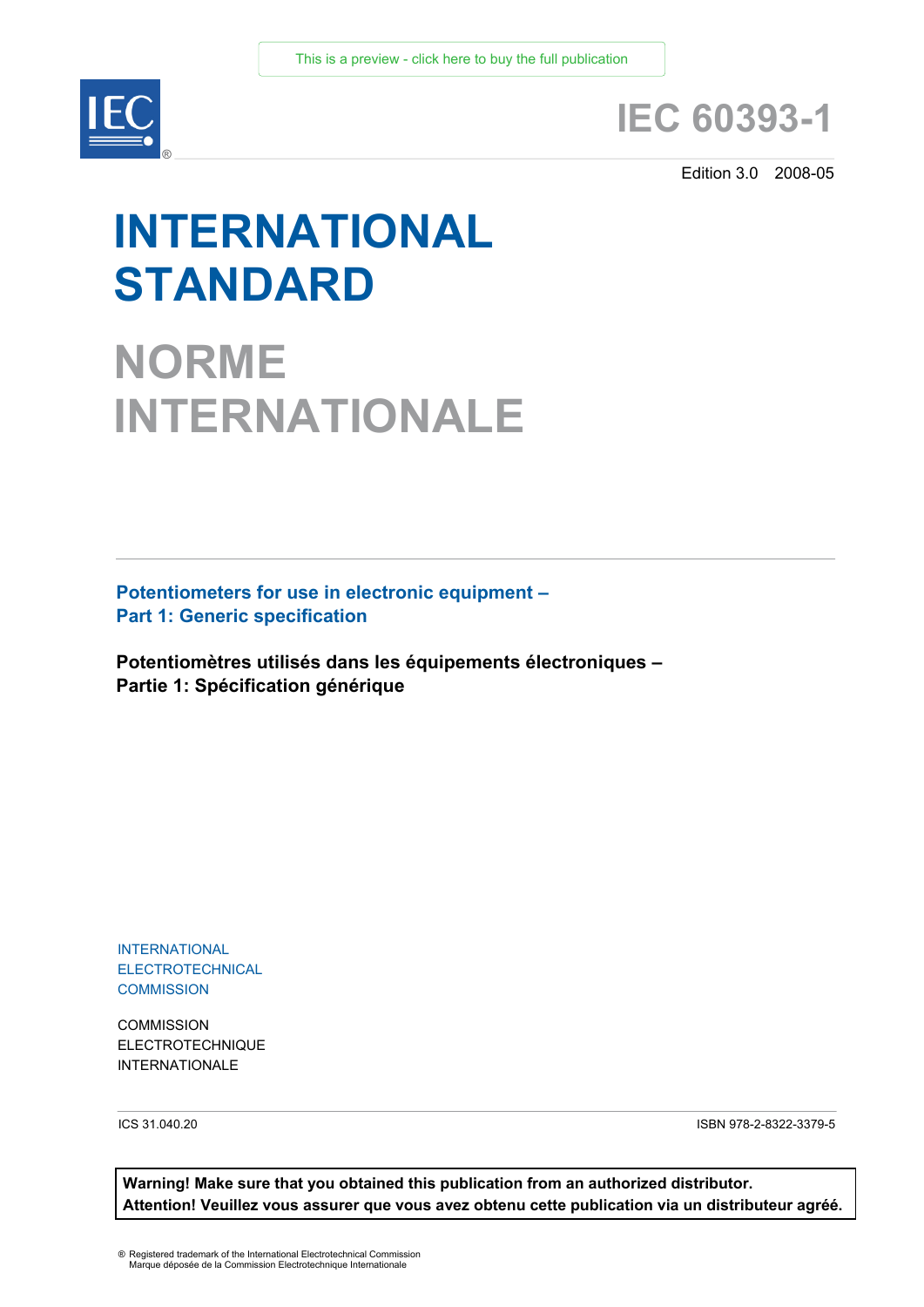$-2-$ 

IEC 60393-1:2008 © IEC 2008

### **CONTENTS**

| 1              |      |                                                                   |  |
|----------------|------|-------------------------------------------------------------------|--|
|                | 1.1  |                                                                   |  |
|                | 1.2  |                                                                   |  |
| $\overline{2}$ |      |                                                                   |  |
|                | 2.1  |                                                                   |  |
|                | 2.2  |                                                                   |  |
|                | 2.3  |                                                                   |  |
|                | 2.4  |                                                                   |  |
| 3              |      |                                                                   |  |
| 4              |      |                                                                   |  |
|                | 4.1  |                                                                   |  |
|                | 4.2  |                                                                   |  |
|                | 4.3  |                                                                   |  |
|                | 4.4  |                                                                   |  |
|                | 4.5  | Continuity (except for continuously rotating potentiometers) 32   |  |
|                | 4.6  |                                                                   |  |
|                | 4.7  |                                                                   |  |
|                | 4.8  |                                                                   |  |
|                | 4.9  |                                                                   |  |
|                | 4.10 | Matching of the resistance law (for ganged potentiometers only)34 |  |
|                | 4.11 |                                                                   |  |
|                |      |                                                                   |  |
|                |      |                                                                   |  |
|                |      |                                                                   |  |
|                |      |                                                                   |  |
|                |      |                                                                   |  |
|                |      |                                                                   |  |
|                | 4.18 |                                                                   |  |
|                |      |                                                                   |  |
|                |      |                                                                   |  |
|                |      |                                                                   |  |
|                |      |                                                                   |  |
|                |      |                                                                   |  |
|                |      |                                                                   |  |
|                |      |                                                                   |  |
|                |      |                                                                   |  |
|                | 4.27 |                                                                   |  |
|                | 4.28 |                                                                   |  |
|                | 4.29 |                                                                   |  |
|                |      |                                                                   |  |
|                |      |                                                                   |  |
|                |      |                                                                   |  |
|                |      |                                                                   |  |
|                |      |                                                                   |  |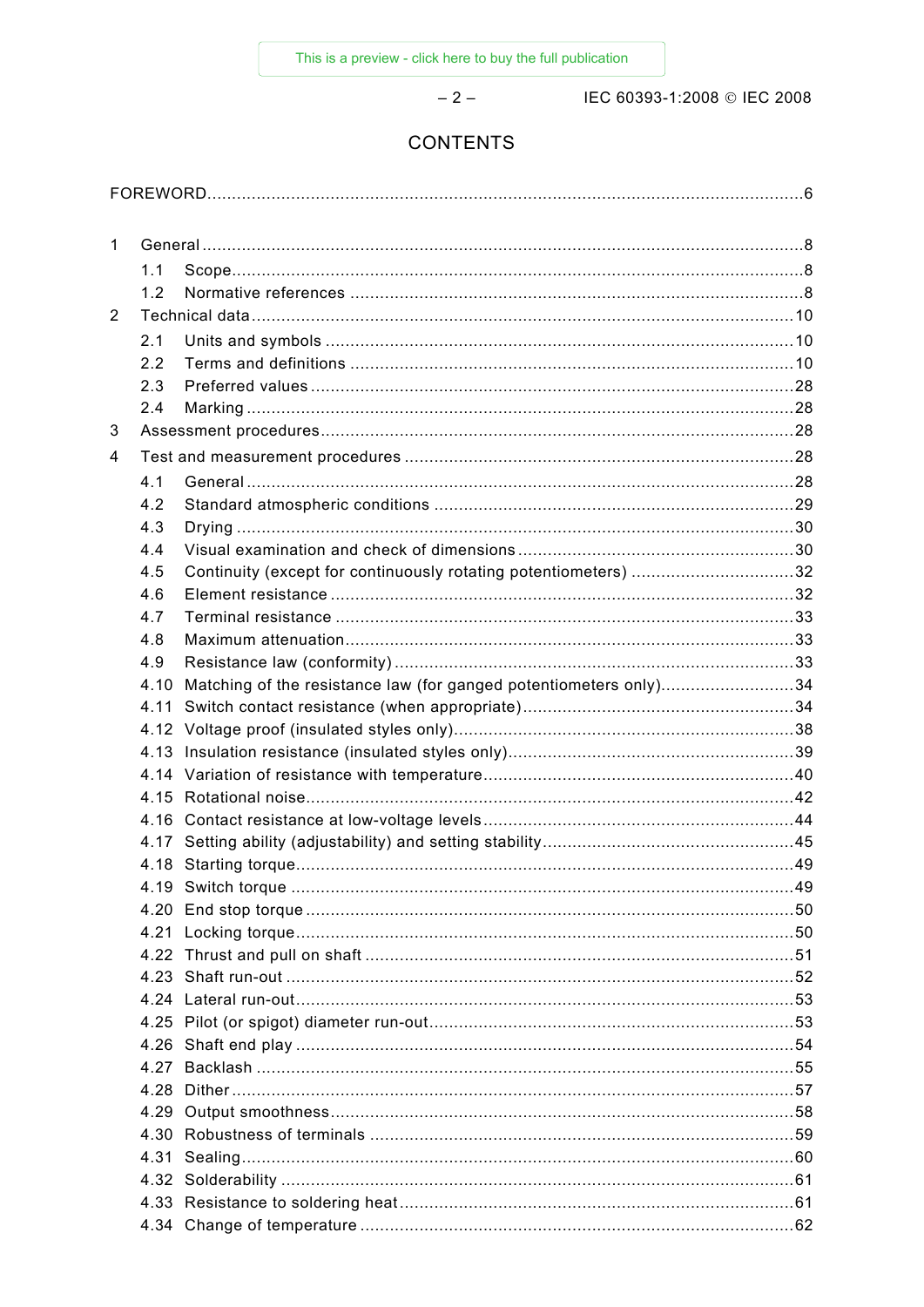IEC 60393-1:2008 © IEC 2008 – 3 –

| 4.36 |                                                                                       |  |
|------|---------------------------------------------------------------------------------------|--|
| 4.37 |                                                                                       |  |
| 4.38 |                                                                                       |  |
| 4.39 |                                                                                       |  |
| 4.40 |                                                                                       |  |
|      | 4.41 AC endurance testing of mains switches on capacitive loads 71                    |  |
|      |                                                                                       |  |
|      |                                                                                       |  |
|      |                                                                                       |  |
| 4.46 |                                                                                       |  |
|      |                                                                                       |  |
| 4.48 |                                                                                       |  |
| 4.49 | Substrate bending test (formerly bond strength of the end face plating) 83            |  |
| 4.50 |                                                                                       |  |
| 4.51 |                                                                                       |  |
|      |                                                                                       |  |
|      | Annex A (normative) Rules for the preparation of detail specifications for capacitors |  |
|      |                                                                                       |  |
|      | Annex B (normative) Interpretation of sampling plans and procedures as described in   |  |
|      | IEC 60410 for use within the IEC Quality Assessment System for Electronic             |  |
|      |                                                                                       |  |
|      |                                                                                       |  |
|      |                                                                                       |  |
|      |                                                                                       |  |
|      | Annex F (normative) Preferred dimensions of shaft ends, bushes and for the mounting   |  |
|      |                                                                                       |  |
|      |                                                                                       |  |
|      |                                                                                       |  |
|      |                                                                                       |  |
|      |                                                                                       |  |
|      |                                                                                       |  |
|      |                                                                                       |  |
|      |                                                                                       |  |
|      |                                                                                       |  |
|      |                                                                                       |  |
|      |                                                                                       |  |
|      |                                                                                       |  |
|      |                                                                                       |  |
|      |                                                                                       |  |
|      |                                                                                       |  |
|      |                                                                                       |  |
|      |                                                                                       |  |
|      |                                                                                       |  |
|      |                                                                                       |  |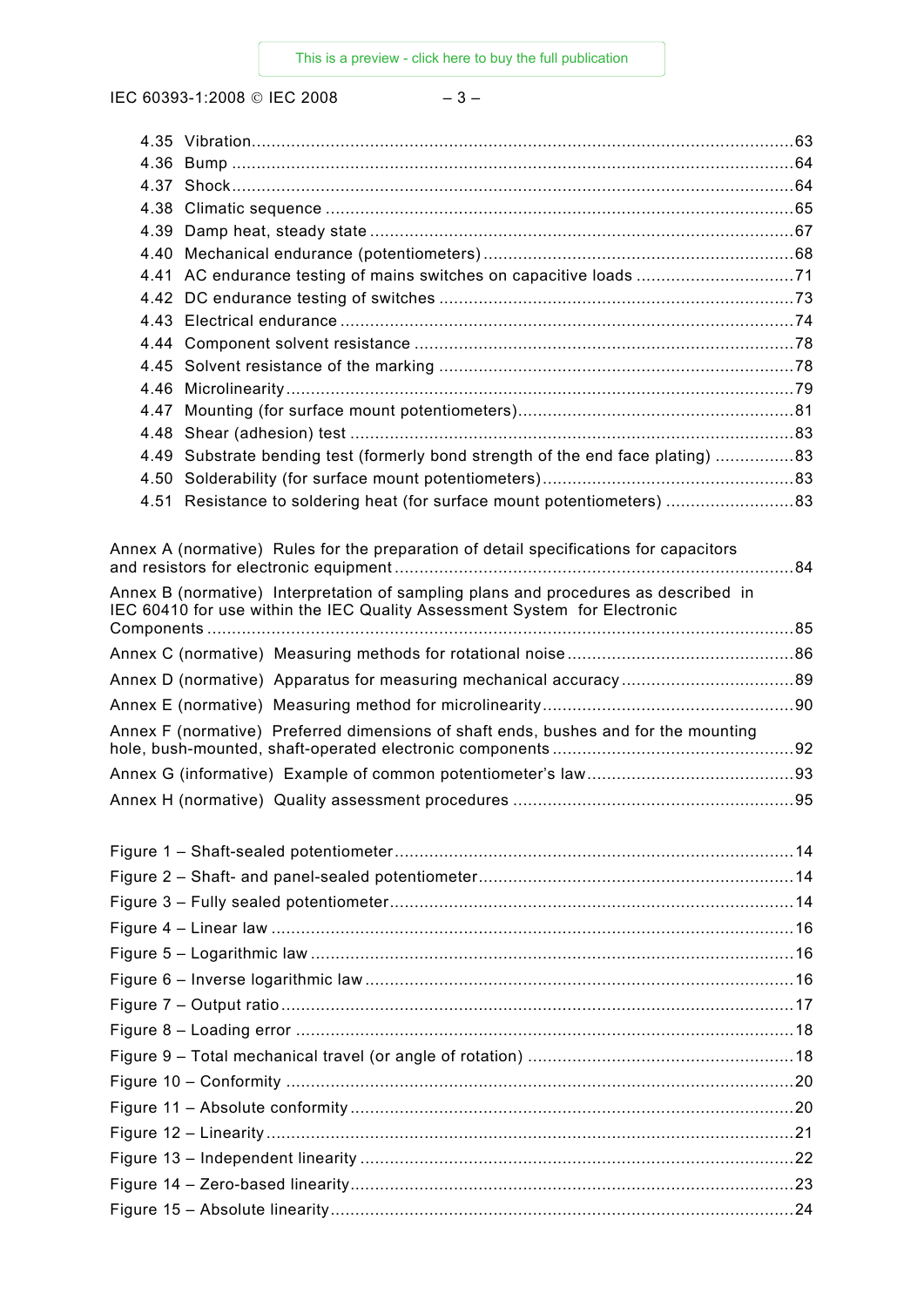– 4 – IEC 60393-1:2008 IEC 2008

| Figure 19 - Example of insulation resistance and voltage proof test jig for surface        |  |
|--------------------------------------------------------------------------------------------|--|
|                                                                                            |  |
|                                                                                            |  |
| Figure 22 - Measuring circuit for setting ability (as current controller) 47               |  |
|                                                                                            |  |
|                                                                                            |  |
|                                                                                            |  |
|                                                                                            |  |
|                                                                                            |  |
|                                                                                            |  |
|                                                                                            |  |
| Figure 30 - The circuit for continuous monitoring of the contact resistance 71             |  |
|                                                                                            |  |
|                                                                                            |  |
|                                                                                            |  |
|                                                                                            |  |
| Figure 35 - Example of simultaneous evaluation of linearity and microlinearity80           |  |
| Figure 36 - Suitable substrate for mechanical and electrical tests (may not be suitable    |  |
|                                                                                            |  |
|                                                                                            |  |
|                                                                                            |  |
|                                                                                            |  |
| Figure E.1 - Block diagram of a digital reference unit (synthetic high-precision master)90 |  |
|                                                                                            |  |
|                                                                                            |  |
|                                                                                            |  |
|                                                                                            |  |
|                                                                                            |  |
|                                                                                            |  |
|                                                                                            |  |
|                                                                                            |  |
|                                                                                            |  |
|                                                                                            |  |
| Table 3 – Calculation of resistance value $(R)$ and change in resistance $(\Delta R)$ 41   |  |
|                                                                                            |  |
|                                                                                            |  |
|                                                                                            |  |
|                                                                                            |  |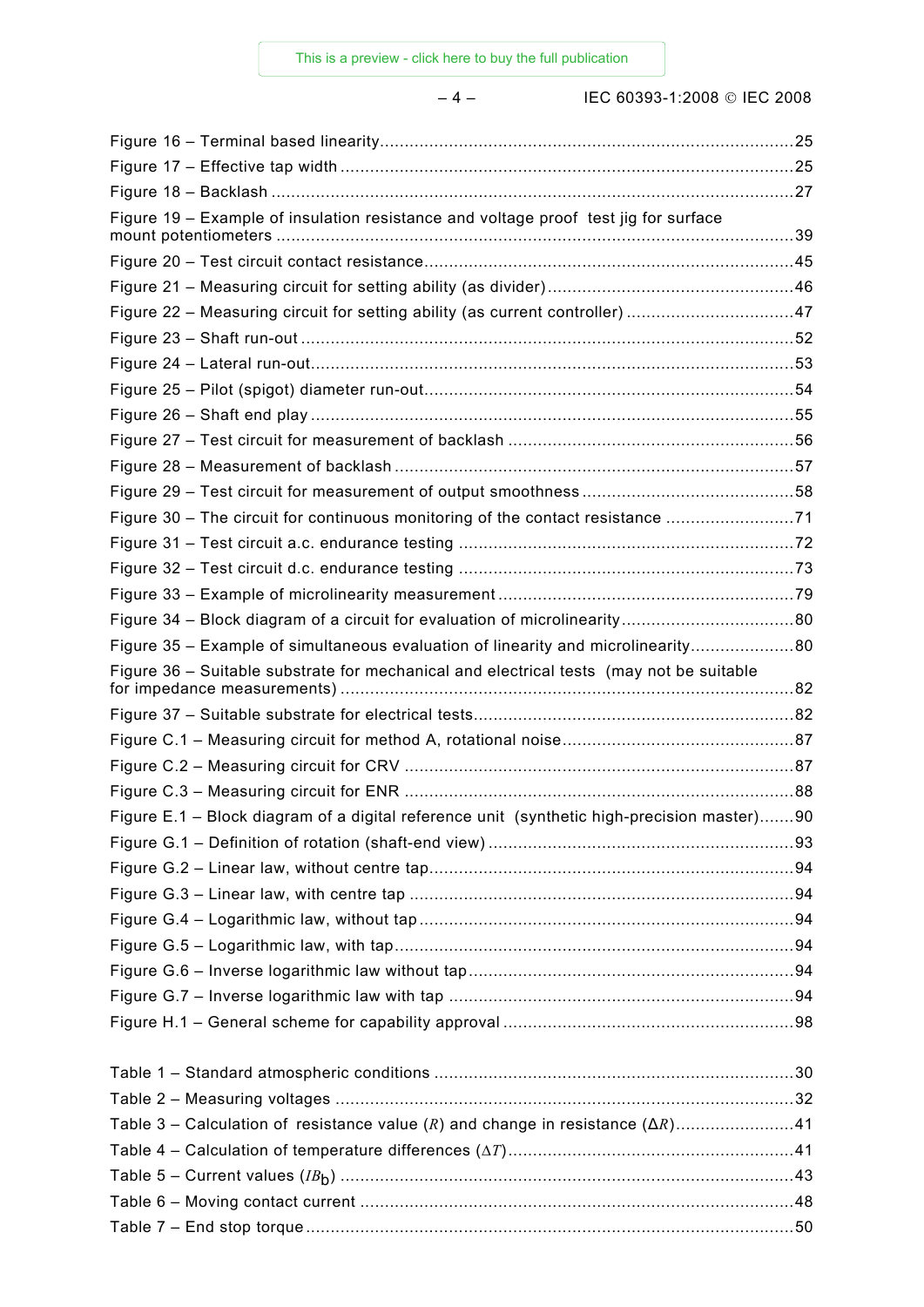IEC 60393-1:2008 © IEC 2008

 $-5-$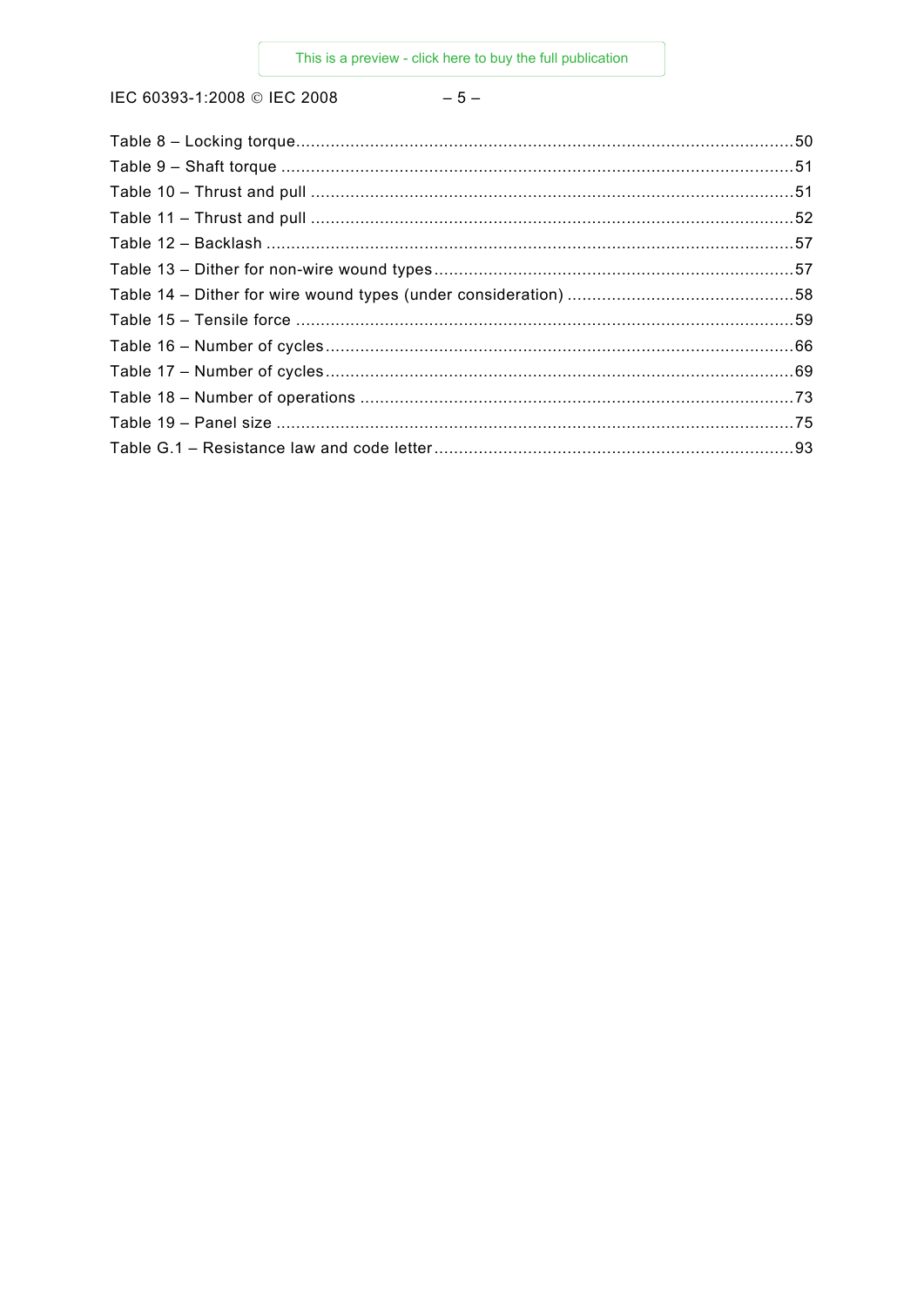[This is a preview - click here to buy the full publication](https://webstore.iec.ch/publication/2017&preview=1)

– 6 – IEC 60393-1:2008 IEC 2008

### INTERNATIONAL ELECTROTECHNICAL COMMISSION

 $\overline{\phantom{a}}$ 

### **POTENTIOMETERS FOR USE IN ELECTRONIC EQUIPMENT –**

### **Part 1: Generic specification**

### FOREWORD

- 1) The International Electrotechnical Commission (IEC) is a worldwide organization for standardization comprising all national electrotechnical committees (IEC National Committees). The object of IEC is to promote international co-operation on all questions concerning standardization in the electrical and electronic fields. To this end and in addition to other activities, IEC publishes International Standards, Technical Specifications, Technical Reports, Publicly Available Specifications (PAS) and Guides (hereafter referred to as "IEC Publication(s)"). Their preparation is entrusted to technical committees; any IEC National Committee interested in the subject dealt with may participate in this preparatory work. International, governmental and nongovernmental organizations liaising with the IEC also participate in this preparation. IEC collaborates closely with the International Organization for Standardization (ISO) in accordance with conditions determined by agreement between the two organizations.
- 2) The formal decisions or agreements of IEC on technical matters express, as nearly as possible, an international consensus of opinion on the relevant subjects since each technical committee has representation from all interested IEC National Committees.
- 3) IEC Publications have the form of recommendations for international use and are accepted by IEC National Committees in that sense. While all reasonable efforts are made to ensure that the technical content of IEC Publications is accurate, IEC cannot be held responsible for the way in which they are used or for any misinterpretation by any end user.
- 4) In order to promote international uniformity, IEC National Committees undertake to apply IEC Publications transparently to the maximum extent possible in their national and regional publications. Any divergence between any IEC Publication and the corresponding national or regional publication shall be clearly indicated in the latter.
- 5) IEC provides no marking procedure to indicate its approval and cannot be rendered responsible for any equipment declared to be in conformity with an IEC Publication.
- 6) All users should ensure that they have the latest edition of this publication.
- 7) No liability shall attach to IEC or its directors, employees, servants or agents including individual experts and members of its technical committees and IEC National Committees for any personal injury, property damage or other damage of any nature whatsoever, whether direct or indirect, or for costs (including legal fees) and expenses arising out of the publication, use of, or reliance upon, this IEC Publication or any other IEC Publications.
- 8) Attention is drawn to the Normative references cited in this publication. Use of the referenced publications is indispensable for the correct application of this publication.
- 9) Attention is drawn to the possibility that some of the elements of this IEC Publication may be the subject of patent rights. IEC shall not be held responsible for identifying any or all such patent rights.

International Standard IEC 60393-1 has been prepared by IEC technical committee 40: Capacitors and resistors for electronic equipment.

This bilingual version (2016-05) corresponds to the English version, published in 2008-05.

This third edition cancels and replaces the second edition published in 1989 and constitutes a technical revision, including minor revisions related to tables, figures and references.

This edition contains the following significant technical changes with respect to the previous edition:

• implementation of Annex H which replaces Section 3 of the previous edition.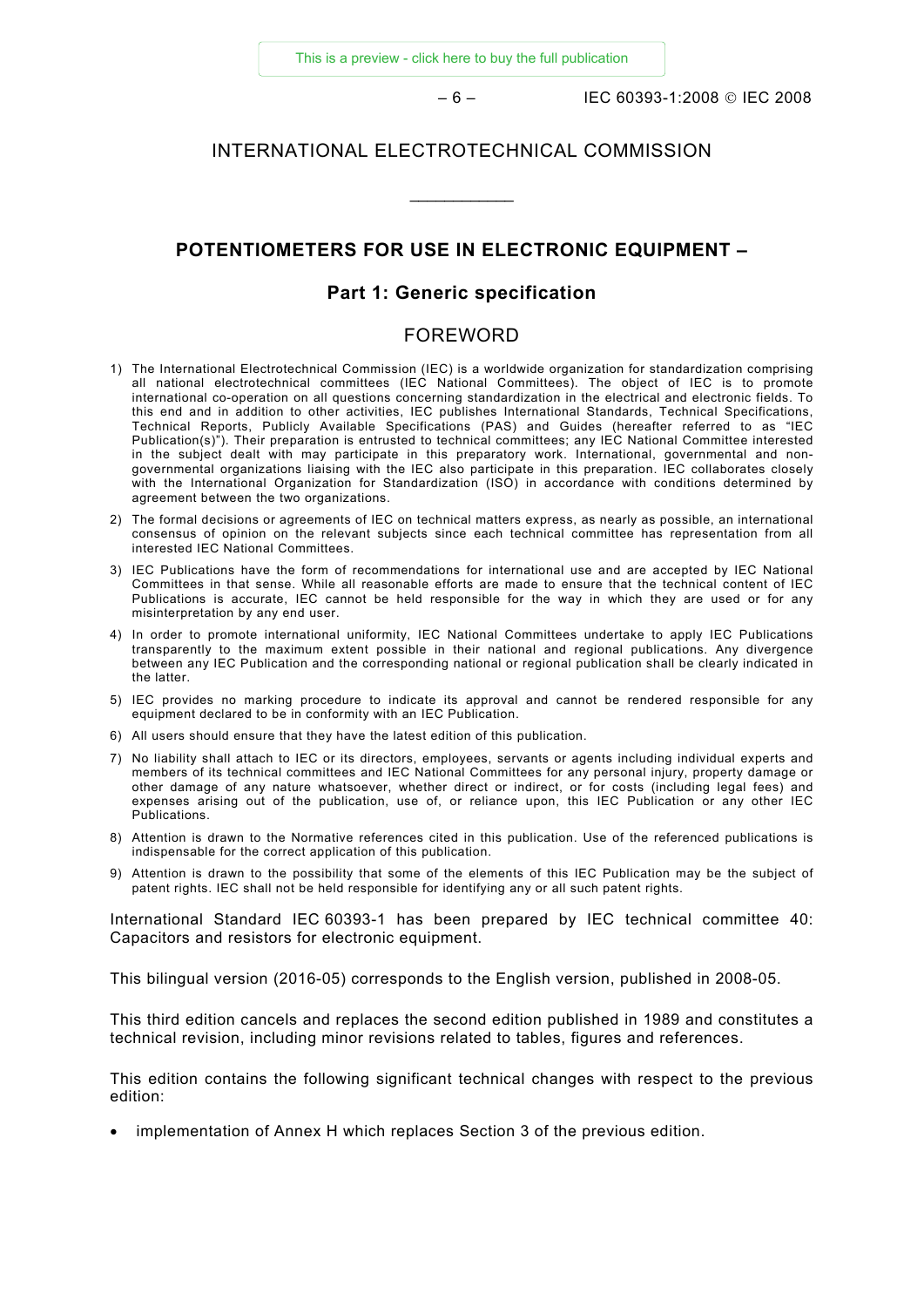IEC 60393-1:2008 IEC 2008 – 7 –

The text of this standard is based on the following documents:

| <b>FDIS</b>  | Report on voting |
|--------------|------------------|
| 40/1897/FDIS | 40/1914/RVD      |

Full information on the voting for the approval of this standard can be found in the report on voting indicated in the above table.

The French version of this standard has not been voted upon.

This publication has been drafted in accordance with the ISO/IEC Directives, Part 2.

A list of all the parts of the IEC 60393 series, under the general title *Potentiometers for use in electronic equipment*, can be found on the IEC web site.

The committee has decided that the contents of this publication will remain unchanged until the maintenance result date indicated on the IEC web site under "http://webstore.iec.ch" in the data related to the specific publication. At this date, the publication will be

- reconfirmed,
- withdrawn,
- replaced by a revised edition, or
- amended.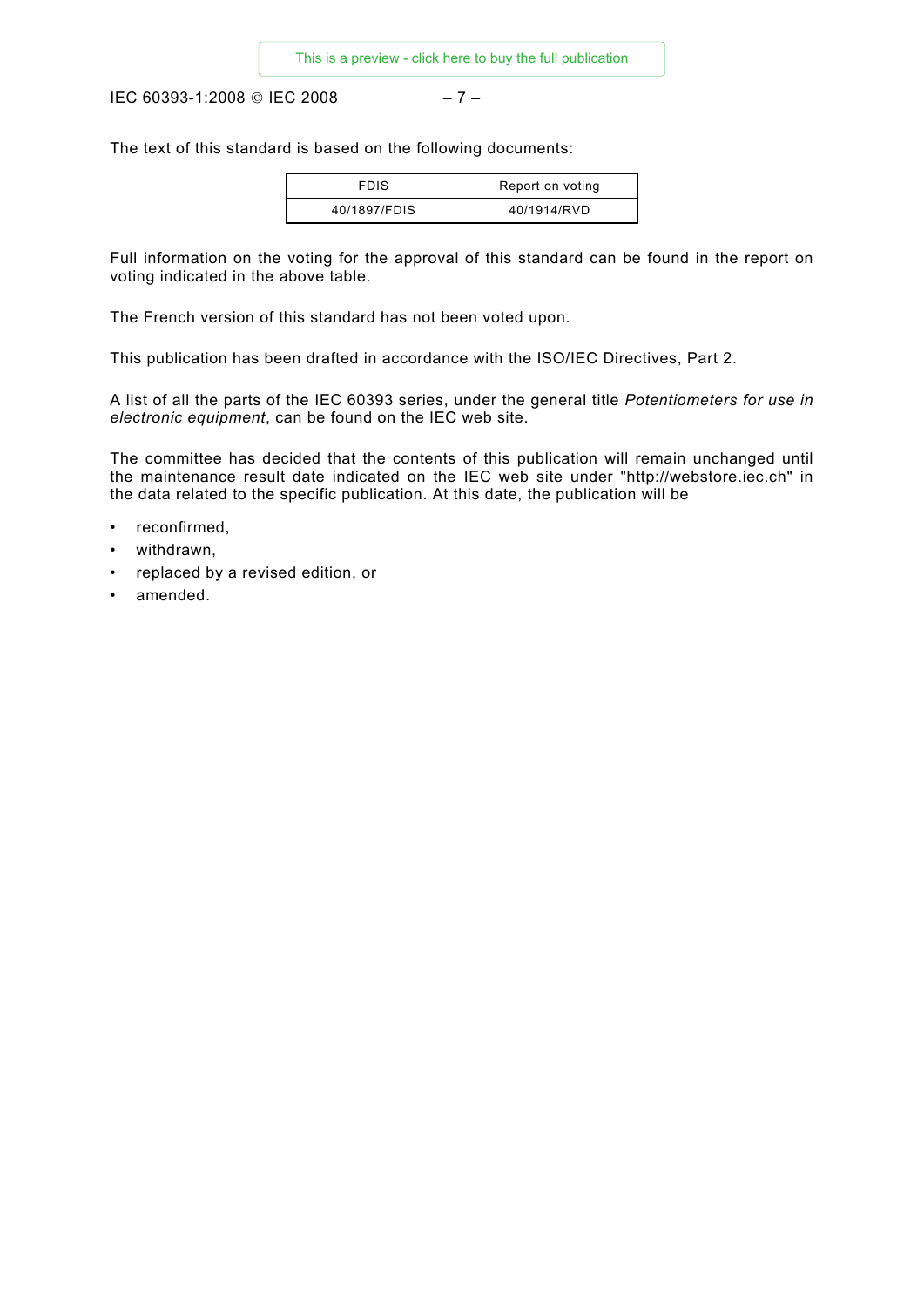– 8 – IEC 60393-1:2008 IEC 2008

### **POTENTIOMETERS FOR USE IN ELECTRONIC EQUIPMENT –**

### **Part 1: Generic specification**

### **1 General**

### **1.1 Scope**

This part of IEC 60393 is applicable to all types of resistive potentiometers, including leadscrew actuated types, presets, multi-turn units, etc., to be used in electronic equipment.

It establishes standard terms, inspection procedures and methods of test for use in sectional and detail specifications of electronic components for quality assessment or any other purpose.

It has been mainly written, and the test methods described, to conform to the widely used single-turn rotary potentiometer with an operating shaft*.* 

For other types of potentiometers:

- the angle of rotation may be several turns;
- the reference to an operating shaft shall apply to any other actuating device;
- the angular rotation shall be taken to mean mechanical travel of the actuating device;
- a value for force shall be prescribed instead of a value for torque if the actuating device moves in a linear instead of a rotary manner.

These alternative prescriptions will be found in the sectional or detail specification.

When a component is constructed as a variable resistor, i.e. as a two-terminal device, the detail specification shall prescribe the modifications required in the standard tests.

### **1.2 Normative references**

The following referenced documents are indispensable for the application of this document. For dated references, only the edition cited applies. For undated references, the latest edition of the referenced document (including any amendments) applies.

IEC 60027-1, *Letter symbols to be used in electrical technology – Part 1: General*

IEC 60050 (all parts), *International Electrotechnical Vocabulary (IEV)* 

IEC 60062, *Marking codes for resistors and capacitors*

IEC 60063:1963, *Preferred number series for resistors and capacitors* Amendment 1 (1967) Amendment 2 (1977)

IEC 60068-1:1988, *Environmental testing – Part 1: General and guidance* Amendment 1 (1992)

IEC 60068-2-1:1990, *Environmental testing – Part 2: Tests – Tests A: Cold* Amendment 1 (1993) Amendment 2 (1994)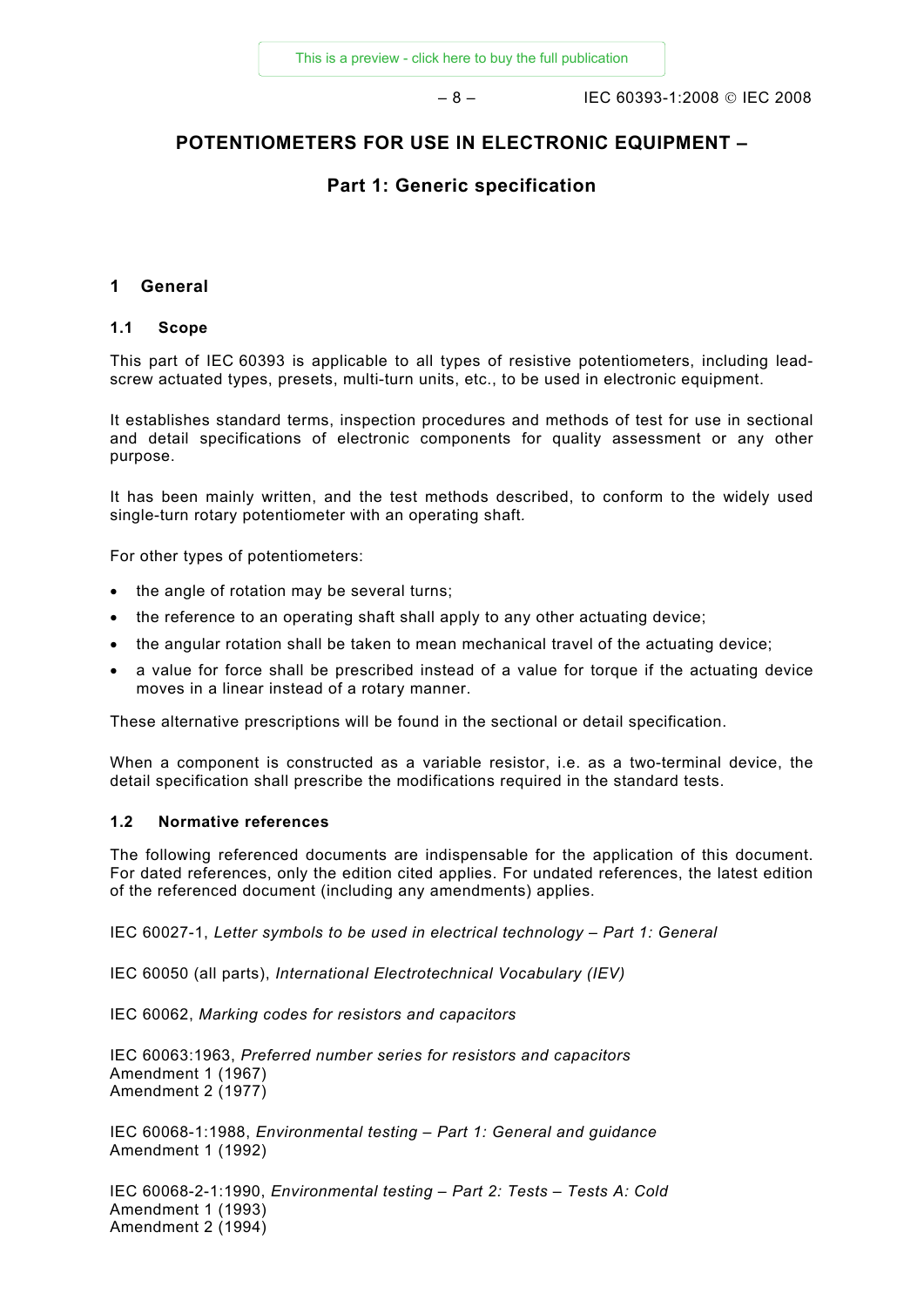IEC 60393-1:2008 © IEC 2008

$$
-9-
$$

IEC 60068-2-2:1974, *Environmental testing – Part 2: Tests – Tests B: Dry heat* Amendment 1 (1993) Amendment 2 (1994)

IEC 60068-2-6, *Environmental testing – Part 2: Tests – Test Fc : Vibration (sinusoidal)*

IEC 60068-2-13, *Environmental testing – Part 2: Tests – Test M: Low air pressure*

IEC 60068-2-14:1994, *Environmental testing – Part 2: Tests – Test N: Change of temperature* Amendment 1 (1986)

IEC 60068-2-17, *Environmental testing – Part 2: Tests – Test Q: Sealing*

IEC 60068-2-20:1979, *Environmental testing – Part 2: Tests – Test T: Soldering* Amendment 2 (1987)

IEC 60068-2-21, *Environmental testing – Part 2-21: Tests – Test U: Robustness of terminations and integral mounting devices* 

IEC 60068-2-27, *Environmental testing – Part 2: Tests – Test Ea and guidance: Shock*

IEC 60068-2-29, *Environmental testing – Part 2: Tests – Test Eb and guidance: Bump*

IEC 60068-2-30, *Environmental testing – Part 2-30: Tests – Test dB : Damp heat, cyclic (12 h + 12 hour cycle)*

IEC 60068-2-45:1980, *Environmental testing – Part 2: Tests – Test XA and guidance: Immersion in cleaning solvents* Amendment 1 (1993)

IEC 60068-2-58, *Environmental testing* – *Part 2-58: Tests – Test Td: Test methods for solderability, resistance to dissolution of metallization and to soldering heat of surface mounting devices (SMD)*

IEC 60068-2-78, *Environmental testing* – *Part 2-78* – *Test Cab: Damp heat, steady state*

IEC 60410, *Sampling plans and procedures for inspection by attributes*

IEC 60617, *Graphical symbols for diagrams*

IEC 60915, *Capacitors and resistors for use in electronic equipment – Preferred dimensions of shaft ends, bushes and for the mounting of single-hole, bush-mounted, shaft-operated electronic components*

IEC 61249-2-7, *Materials for printed boards and other interconnecting structures – Part 2-7: Reinforced base materials clad and unclad – Epoxide woven E-glass laminated sheet of defined flammability (vertical burning test), copper-clad*

IECQ 001002-3, *IEC Quality Assessment System for Electronic Components (IECQ) – Rules of procedure – Part 3: Approval procedures* 

IECQ 001005, see [www.iecq.org\certificates](http://www.iecq.org/certificates) for relevant information

ISO 1000, *SI units and recommendations for the use of their multiples and of certain other units*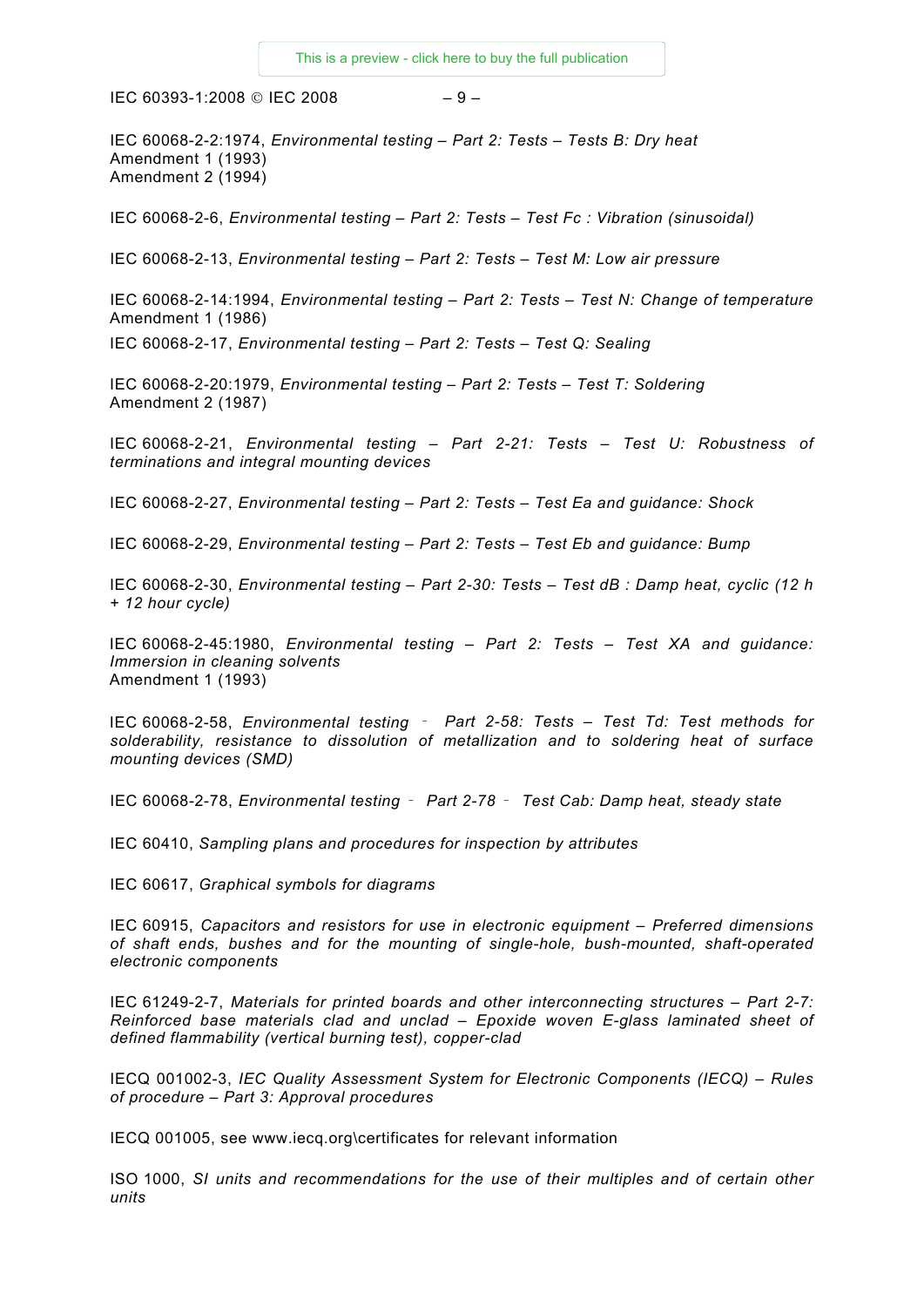– 10 – IEC 60393-1:2008 IEC 2008

ISO 9000, *Quality management systems – Fundamentals and vocabulary*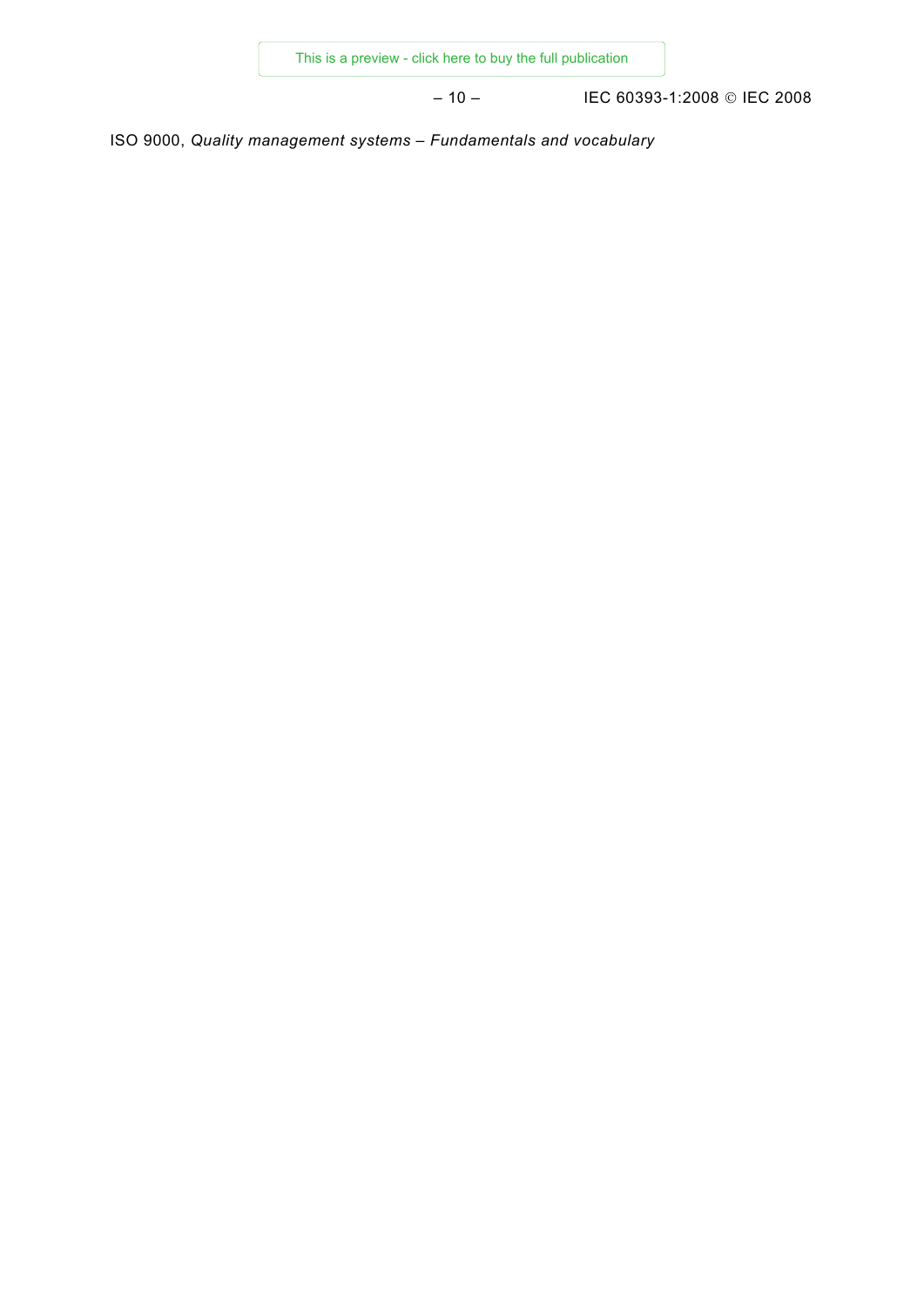$-106-$ 

IEC 60393-1:2008 © IEC 2008

### SOMMAIRE

| 1.1<br>1.2<br>2.1<br>2.2<br>2.3<br>2.4<br>4.1<br>4.2<br>4.3<br>4.4<br>Continuité (sauf pour les potentiomètres à rotation continue)  136<br>4.5<br>4.6<br>4.7<br>4.8<br>4.9<br>Equilibrage de la loi de variation de la résistance (ne s'applique qu'aux<br>4.10<br>4.11<br>4.12<br>4.13<br>4.14<br>4.15<br>4.16<br>4.17<br>4.18<br>4.19<br>4.20<br>4.21<br>4.22<br>4.23<br>4.24<br>4.25<br>4.26<br>4.27<br>4.28<br>4.29<br>4.30<br>4.31<br>4.32 | 1              |      |  |
|--------------------------------------------------------------------------------------------------------------------------------------------------------------------------------------------------------------------------------------------------------------------------------------------------------------------------------------------------------------------------------------------------------------------------------------------------|----------------|------|--|
|                                                                                                                                                                                                                                                                                                                                                                                                                                                  |                |      |  |
|                                                                                                                                                                                                                                                                                                                                                                                                                                                  |                |      |  |
|                                                                                                                                                                                                                                                                                                                                                                                                                                                  | $\overline{2}$ |      |  |
|                                                                                                                                                                                                                                                                                                                                                                                                                                                  |                |      |  |
|                                                                                                                                                                                                                                                                                                                                                                                                                                                  |                |      |  |
|                                                                                                                                                                                                                                                                                                                                                                                                                                                  |                |      |  |
|                                                                                                                                                                                                                                                                                                                                                                                                                                                  |                |      |  |
|                                                                                                                                                                                                                                                                                                                                                                                                                                                  | 3              |      |  |
|                                                                                                                                                                                                                                                                                                                                                                                                                                                  | 4              |      |  |
|                                                                                                                                                                                                                                                                                                                                                                                                                                                  |                |      |  |
|                                                                                                                                                                                                                                                                                                                                                                                                                                                  |                |      |  |
|                                                                                                                                                                                                                                                                                                                                                                                                                                                  |                |      |  |
|                                                                                                                                                                                                                                                                                                                                                                                                                                                  |                |      |  |
|                                                                                                                                                                                                                                                                                                                                                                                                                                                  |                |      |  |
|                                                                                                                                                                                                                                                                                                                                                                                                                                                  |                |      |  |
|                                                                                                                                                                                                                                                                                                                                                                                                                                                  |                |      |  |
|                                                                                                                                                                                                                                                                                                                                                                                                                                                  |                |      |  |
|                                                                                                                                                                                                                                                                                                                                                                                                                                                  |                |      |  |
|                                                                                                                                                                                                                                                                                                                                                                                                                                                  |                |      |  |
|                                                                                                                                                                                                                                                                                                                                                                                                                                                  |                |      |  |
|                                                                                                                                                                                                                                                                                                                                                                                                                                                  |                |      |  |
|                                                                                                                                                                                                                                                                                                                                                                                                                                                  |                |      |  |
|                                                                                                                                                                                                                                                                                                                                                                                                                                                  |                |      |  |
|                                                                                                                                                                                                                                                                                                                                                                                                                                                  |                |      |  |
|                                                                                                                                                                                                                                                                                                                                                                                                                                                  |                |      |  |
|                                                                                                                                                                                                                                                                                                                                                                                                                                                  |                |      |  |
|                                                                                                                                                                                                                                                                                                                                                                                                                                                  |                |      |  |
|                                                                                                                                                                                                                                                                                                                                                                                                                                                  |                |      |  |
|                                                                                                                                                                                                                                                                                                                                                                                                                                                  |                |      |  |
|                                                                                                                                                                                                                                                                                                                                                                                                                                                  |                |      |  |
|                                                                                                                                                                                                                                                                                                                                                                                                                                                  |                |      |  |
|                                                                                                                                                                                                                                                                                                                                                                                                                                                  |                |      |  |
|                                                                                                                                                                                                                                                                                                                                                                                                                                                  |                |      |  |
|                                                                                                                                                                                                                                                                                                                                                                                                                                                  |                |      |  |
|                                                                                                                                                                                                                                                                                                                                                                                                                                                  |                |      |  |
|                                                                                                                                                                                                                                                                                                                                                                                                                                                  |                |      |  |
|                                                                                                                                                                                                                                                                                                                                                                                                                                                  |                |      |  |
|                                                                                                                                                                                                                                                                                                                                                                                                                                                  |                |      |  |
|                                                                                                                                                                                                                                                                                                                                                                                                                                                  |                |      |  |
|                                                                                                                                                                                                                                                                                                                                                                                                                                                  |                |      |  |
|                                                                                                                                                                                                                                                                                                                                                                                                                                                  |                |      |  |
|                                                                                                                                                                                                                                                                                                                                                                                                                                                  |                |      |  |
|                                                                                                                                                                                                                                                                                                                                                                                                                                                  |                | 4.33 |  |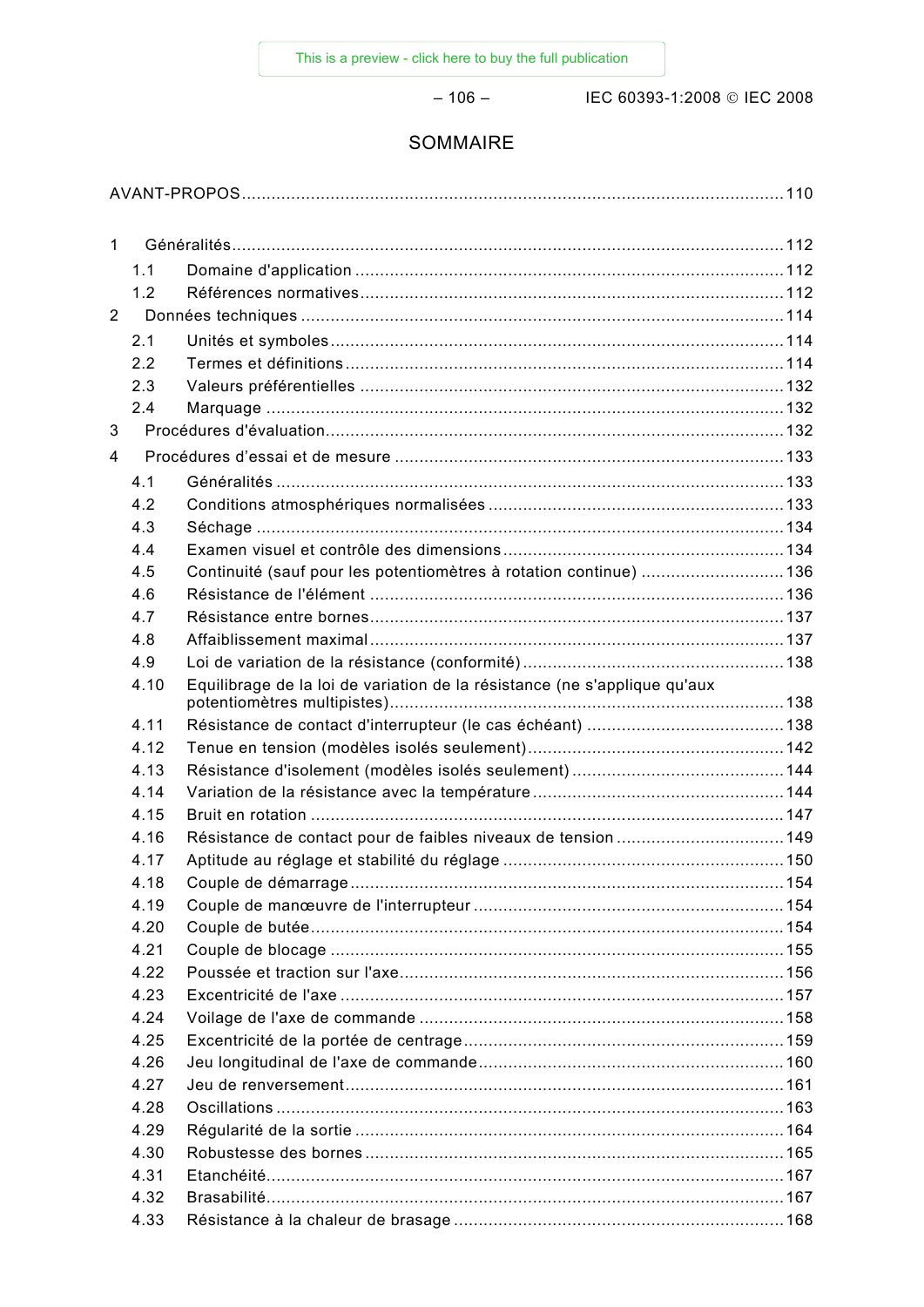IEC 60393-1:2008 © IEC 2008 - 107 -

| 4.34         |                                                                                                                                                                                                                                                                                                                                               |  |
|--------------|-----------------------------------------------------------------------------------------------------------------------------------------------------------------------------------------------------------------------------------------------------------------------------------------------------------------------------------------------|--|
| 4.35         |                                                                                                                                                                                                                                                                                                                                               |  |
| 4.36         |                                                                                                                                                                                                                                                                                                                                               |  |
| 4.37         |                                                                                                                                                                                                                                                                                                                                               |  |
| 4.38         |                                                                                                                                                                                                                                                                                                                                               |  |
| 4.39         |                                                                                                                                                                                                                                                                                                                                               |  |
| 4.40<br>4.41 | Essai d'endurance en courant alternatif sur des interrupteurs principaux sur                                                                                                                                                                                                                                                                  |  |
|              |                                                                                                                                                                                                                                                                                                                                               |  |
| 4.42         |                                                                                                                                                                                                                                                                                                                                               |  |
| 4.43         |                                                                                                                                                                                                                                                                                                                                               |  |
| 4.44         |                                                                                                                                                                                                                                                                                                                                               |  |
| 4.45         |                                                                                                                                                                                                                                                                                                                                               |  |
| 4.46         |                                                                                                                                                                                                                                                                                                                                               |  |
| 4.47         | Montage (pour les potentiomètres pour montage en surface)188                                                                                                                                                                                                                                                                                  |  |
| 4.48         |                                                                                                                                                                                                                                                                                                                                               |  |
| 4.49         | Essai de flexion du substrat (anciennement, force d'adhérence du                                                                                                                                                                                                                                                                              |  |
| 4.50         | Brasabilité (pour les potentiomètres pour montage en surface)191                                                                                                                                                                                                                                                                              |  |
| 4.51         | Résistance à la chaleur de brasage (pour les potentiomètres pour montage                                                                                                                                                                                                                                                                      |  |
|              |                                                                                                                                                                                                                                                                                                                                               |  |
|              | Annexe A (normative) Règles pour l'établissement des spécifications particulières<br>pour des condensateurs et des résistances pour équipements électroniques193<br>Annexe B (normative) Interprétation des plans d'échantillonnage et des procédures<br>décrits dans l'IEC 60410 destinés à être utilisés dans le Système IEC d'assurance de |  |
|              | la qualité des composants électroniques (IECQ)…………………………………………………………194                                                                                                                                                                                                                                                                       |  |
|              |                                                                                                                                                                                                                                                                                                                                               |  |
|              | Annexe D (normative) Appareillage pour les mesures de la précision mécanique 198                                                                                                                                                                                                                                                              |  |
|              |                                                                                                                                                                                                                                                                                                                                               |  |
|              | Annexe F (normative) Dimensions préférentielles des terminaisons d'axes, des canons<br>et du trou de montage des composants électroniques à montage par le canon et à axe                                                                                                                                                                     |  |
|              | Annexe G (informative) Exemple de loi courante pour les potentiomètres202                                                                                                                                                                                                                                                                     |  |
|              |                                                                                                                                                                                                                                                                                                                                               |  |
|              |                                                                                                                                                                                                                                                                                                                                               |  |
|              |                                                                                                                                                                                                                                                                                                                                               |  |
|              | Figure 2 - Potentiomètre avec étanchéité de l'axe et du panneau 118                                                                                                                                                                                                                                                                           |  |
|              |                                                                                                                                                                                                                                                                                                                                               |  |
|              |                                                                                                                                                                                                                                                                                                                                               |  |
|              | Figure 5 – Loi de variation logarithmique…………………………………………………………………120                                                                                                                                                                                                                                                                         |  |
|              |                                                                                                                                                                                                                                                                                                                                               |  |
|              | Figure 7 – Rapport de sortie…………………………………………………………………………………………121                                                                                                                                                                                                                                                                             |  |
|              |                                                                                                                                                                                                                                                                                                                                               |  |
|              |                                                                                                                                                                                                                                                                                                                                               |  |
|              |                                                                                                                                                                                                                                                                                                                                               |  |
|              |                                                                                                                                                                                                                                                                                                                                               |  |
|              |                                                                                                                                                                                                                                                                                                                                               |  |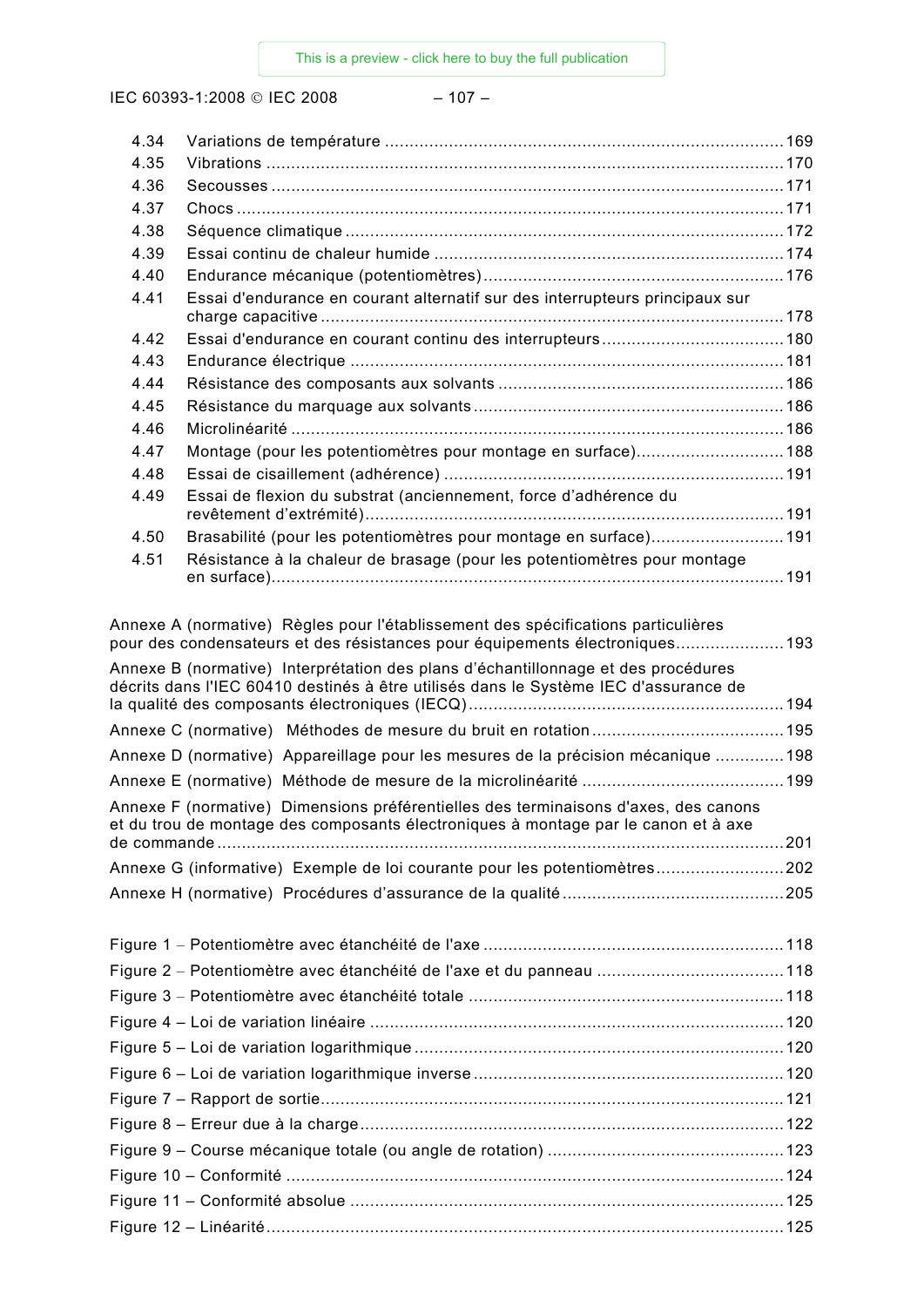– 108 – IEC 60393-1:2008 IEC 2008

| Figure 19 - Exemple de résistance d'isolement et de gabarit d'essai de tenue en              |  |
|----------------------------------------------------------------------------------------------|--|
|                                                                                              |  |
| Figure 21 – Circuit de mesure de l'aptitude au réglage (en tant que diviseur) 151            |  |
| Figure 22 - Circuit de mesure de l'aptitude au réglage (en tant que régulateur de            |  |
|                                                                                              |  |
|                                                                                              |  |
|                                                                                              |  |
|                                                                                              |  |
| Figure 27 - Circuit d'essai pour la mesure du jeu de renversement  162                       |  |
|                                                                                              |  |
| Figure 29 - Circuit d'essai pour la mesure de la régularité de la sortie  165                |  |
| Figure 30 - Circuit de surveillance continue de la résistance de contact 178                 |  |
|                                                                                              |  |
|                                                                                              |  |
|                                                                                              |  |
| Figure 34 - Schéma de principe d'un circuit d'évaluation de la microlinéarité  187           |  |
| Figure 35 – Exemple d'une évaluation simultanée de la linéarité et de la microlinéarité  188 |  |
| Figure 36 – Substrat approprié pour des essais mécaniques et électriques (peut ne            |  |
|                                                                                              |  |
|                                                                                              |  |
| Figure C.2 – Circuit de mesure de la variation de la résistance de contact 196               |  |
| Figure C.3 – Circuit de mesure de la résistance de bruit équivalente197                      |  |
| Figure E.1 - Schéma de principe d'une unité de référence numérique (unité étalon             |  |
| Figure G.1 - Définition de la rotation (vue de la terminaison de l'axe) 202                  |  |
|                                                                                              |  |
|                                                                                              |  |
|                                                                                              |  |
|                                                                                              |  |
|                                                                                              |  |
|                                                                                              |  |
|                                                                                              |  |
|                                                                                              |  |
|                                                                                              |  |
|                                                                                              |  |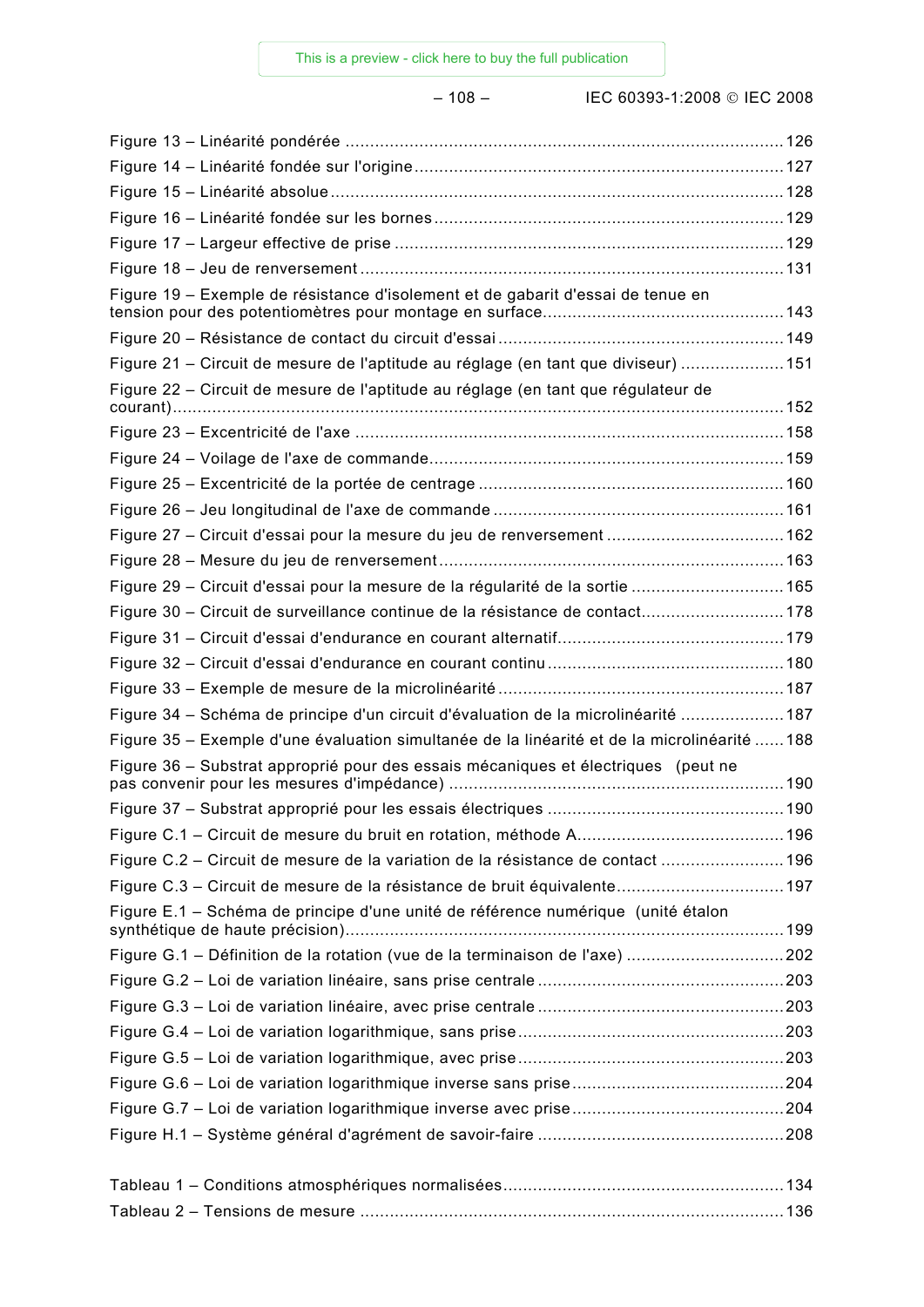IEC 60393-1:2008 © IEC 2008 –

| I<br>۰, |  |
|---------|--|
|         |  |

| Tableau 3 – Calcul de la valeur de résistance $(R)$ et de la variation de la résistance $(\Delta R)$ 145 |  |
|----------------------------------------------------------------------------------------------------------|--|
|                                                                                                          |  |
|                                                                                                          |  |
|                                                                                                          |  |
|                                                                                                          |  |
|                                                                                                          |  |
|                                                                                                          |  |
|                                                                                                          |  |
|                                                                                                          |  |
|                                                                                                          |  |
|                                                                                                          |  |
| Tableau 14 - Oscillations pour des potentiomètres bobinés (à l'étude)164                                 |  |
|                                                                                                          |  |
|                                                                                                          |  |
|                                                                                                          |  |
|                                                                                                          |  |
|                                                                                                          |  |
|                                                                                                          |  |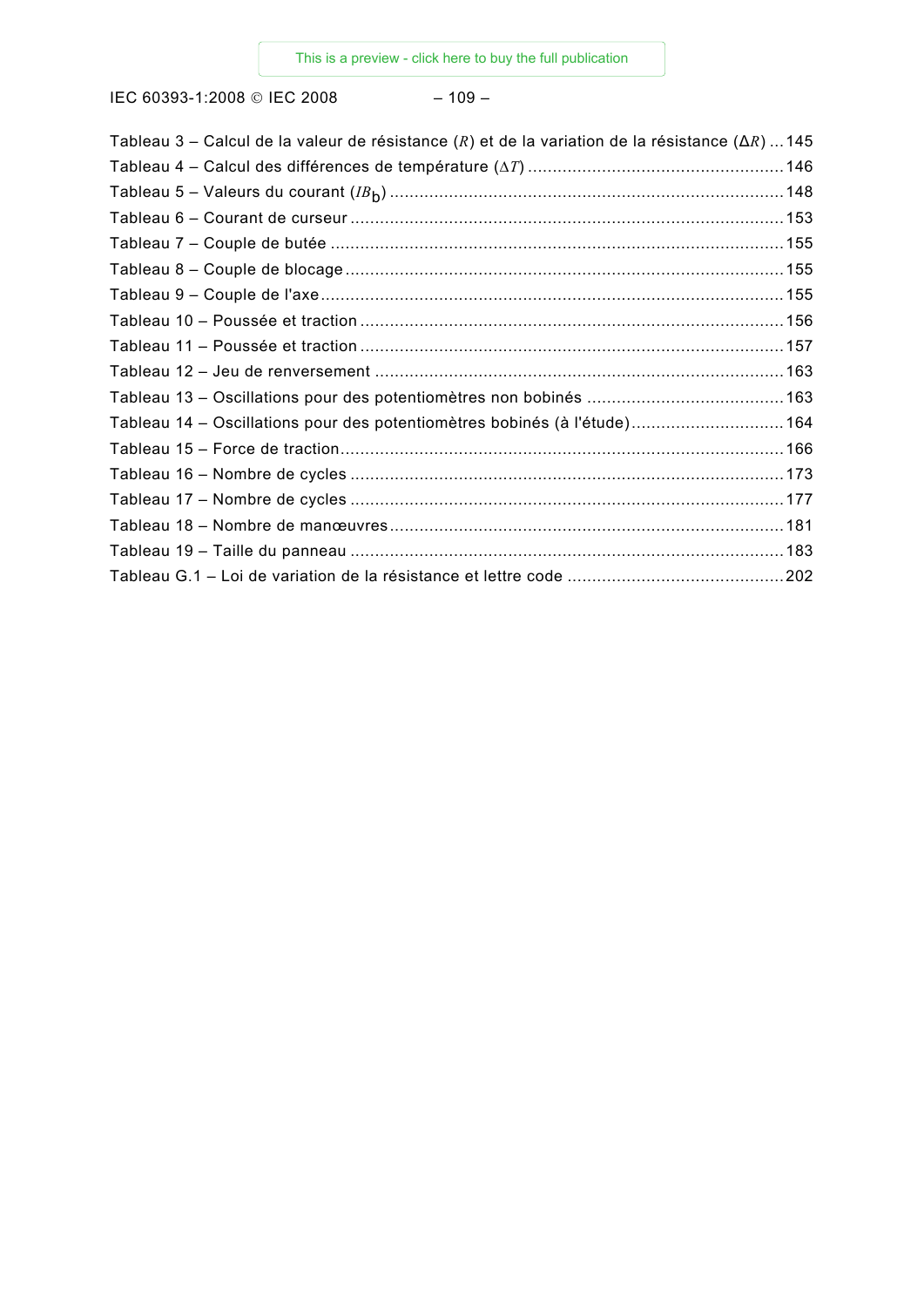[This is a preview - click here to buy the full publication](https://webstore.iec.ch/publication/2017&preview=1)

– 110 – IEC 60393-1:2008 IEC 2008

### COMMISSION ÉLECTROTECHNIQUE INTERNATIONALE

 $\overline{\phantom{a}}$ 

### **POTENTIOMÈTRES UTILISÉS DANS LES ÉQUIPEMENTS ÉLECTRONIQUES –**

### **Partie 1: Spécification générique**

### AVANT-PROPOS

- <span id="page-14-0"></span>1) La Commission Electrotechnique Internationale (IEC) est une organisation mondiale de normalisation composée de l'ensemble des comités électrotechniques nationaux (Comités nationaux de l'IEC). L'IEC a pour objet de favoriser la coopération internationale pour toutes les questions de normalisation dans les domaines de l'électricité et de l'électronique. A cet effet, l'IEC – entre autres activités – publie des Normes internationales, des Spécifications techniques, des Rapports techniques, des Spécifications accessibles au public (PAS) et des Guides (ci-après dénommés "Publication(s) de l'IEC"). Leur élaboration est confiée à des comités d'études, aux travaux desquels tout Comité national intéressé par le sujet traité peut participer. Les organisations internationales, gouvernementales et non gouvernementales, en liaison avec l'IEC, participent également aux travaux. L'IEC collabore étroitement avec l'Organisation Internationale de Normalisation (ISO), selon des conditions fixées par accord entre les deux organisations.
- 2) Les décisions ou accords officiels de l'IEC concernant les questions techniques représentent, dans la mesure du possible, un accord international sur les sujets étudiés, étant donné que les Comités nationaux de l'IEC intéressés sont représentés dans chaque comité d'études.
- 3) Les Publications de l'IEC se présentent sous la forme de recommandations internationales et sont agréées comme telles par les Comités nationaux de l'IEC. Tous les efforts raisonnables sont entrepris afin que l'IEC s'assure de l'exactitude du contenu technique de ses publications; l'IEC ne peut pas être tenue responsable de l'éventuelle mauvaise utilisation ou interprétation qui en est faite par un quelconque utilisateur final.
- 4) Dans le but d'encourager l'uniformité internationale, les Comités nationaux de l'IEC s'engagent, dans toute la mesure possible, à appliquer de façon transparente les Publications de l'IEC dans leurs publications nationales et régionales. Toutes divergences entre toutes Publications de l'IEC et toutes publications nationales ou régionales correspondantes doivent être indiquées en termes clairs dans ces dernières.
- 5) L'IEC n'a prévu aucune procédure de marquage valant indication d'approbation et n'engage pas sa responsabilité pour les équipements déclarés conformes à une de ses Publications.
- 6) Tous les utilisateurs doivent s'assurer qu'ils sont en possession de la dernière édition de cette publication.
- 7) Aucune responsabilité ne doit être imputée à l'IEC, à ses administrateurs, employés, auxiliaires ou mandataires, y compris ses experts particuliers et les membres de ses comités d'études et des Comités nationaux de l'IEC, pour tout préjudice causé en cas de dommages corporels et matériels, ou de tout autre dommage de quelque nature que ce soit, directe ou indirecte, ou pour supporter les coûts (y compris les frais de justice) et les dépenses découlant de la publication ou de l'utilisation de cette Publication de l'IEC ou de toute autre Publication de l'IEC, ou au crédit qui lui est accordé.
- 8) L'attention est attirée sur les références normatives citées dans cette publication. L'utilisation de publications référencées est obligatoire pour une application correcte de la présente publication.
- 9) L'attention est d'autre part attirée sur le fait que certains des éléments de la présente publication de l'IEC peuvent faire l'objet de droits de propriété intellectuelle ou de droits analogues. L'IEC ne saurait être tenue pour responsable de l'identification de ces droits de propriété en tout ou partie.

La Norme internationale IEC 60393-1 a été établie par le comité d'études 40 de l'IEC: Condensateurs et résistances pour équipements électroniques.

Cette troisième édition annule et remplace la deuxième édition parue en 1989, dont elle constitue une révision technique, y compris des révisions mineures portant sur les tableaux, les figures et les références.

Cette édition comporte les modifications techniques significatives suivantes par rapport à la précédente édition:

• mise en œuvre de l'Annexe H, qui remplace la section 3 de la précédente édition.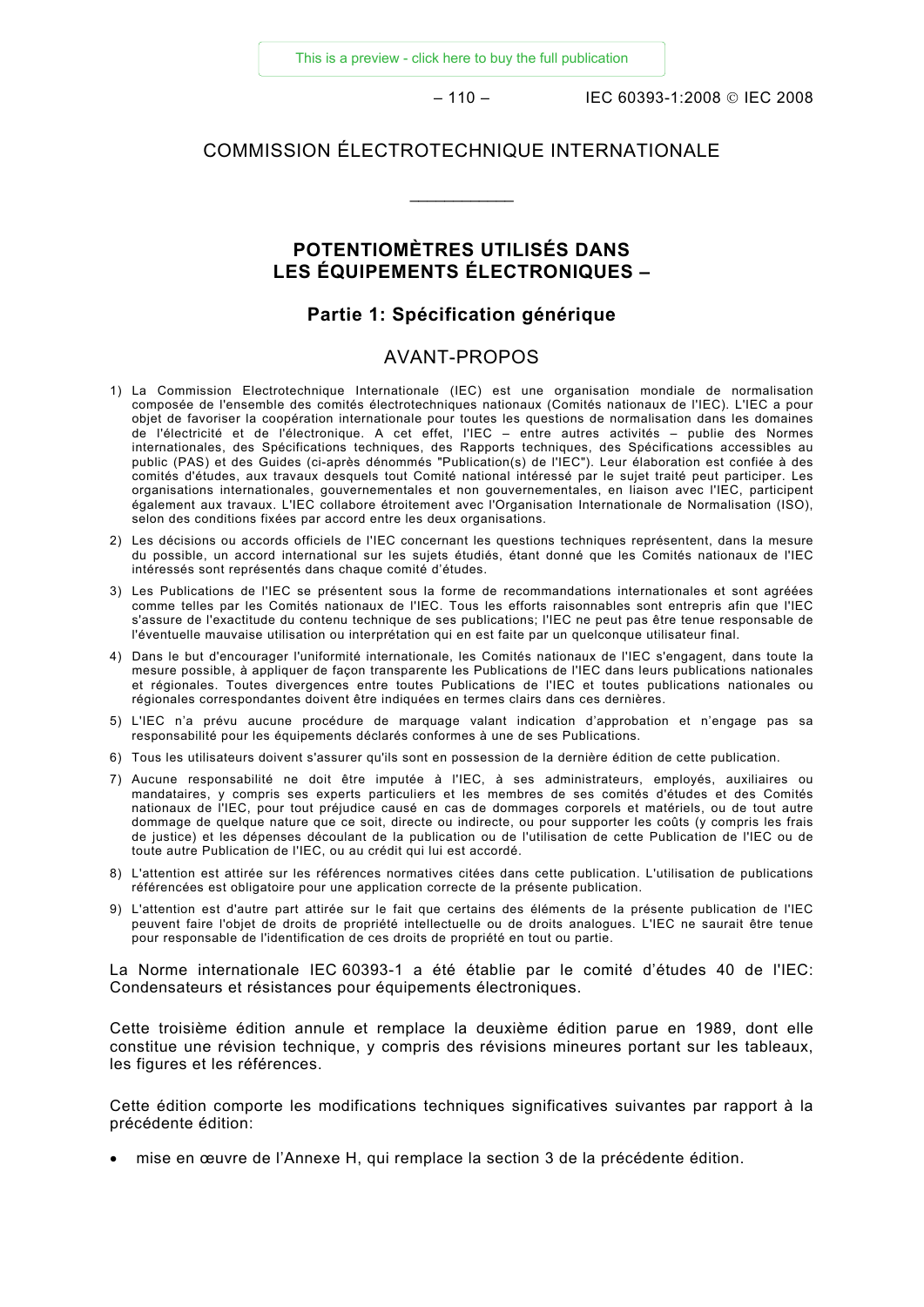IEC 60393-1:2008 IEC 2008 – 111 –

La présente version bilingue (2016-05) correspond à la version anglaise monolingue publiée en 2008-05.

Le texte anglais de cette norme est issu des documents 40/1897/FDIS et 40/1914/RVD.

Le rapport de vote 40/1914/RVD donne toute information sur le vote ayant abouti à l'approbation de cette norme.

La version française de cette norme n'a pas été soumise au vote.

Cette publication a été rédigée selon les Directives ISO/IEC, Partie 2.

Une liste de toutes les parties de la série IEC 60393, publiées sous le titre général *Potentiomètres utilisés dans les équipements électroniques*, peut être consultée sur le site web de l'IEC.

Le comité a décidé que le contenu de cette publication ne sera pas modifié avant la date de maintenance indiquée sur le site web de l'IEC sous "http://webstore.iec.ch" dans les données relatives à la publication recherchée. A cette date, la publication sera

- reconduite,
- supprimée,
- remplacée par une édition révisée, ou
- amendée.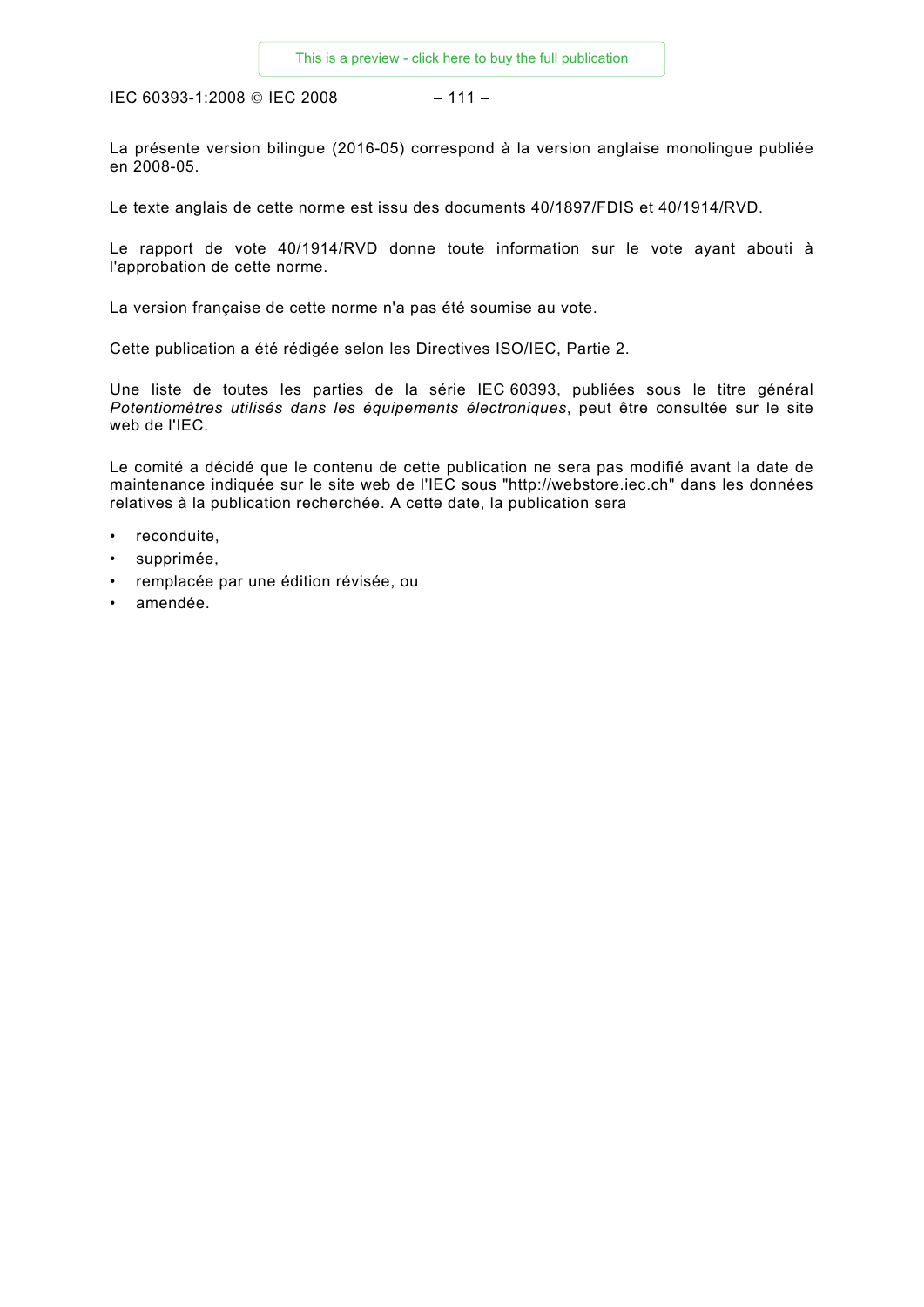– 112 – IEC 60393-1:2008 IEC 2008

### **POTENTIOMÈTRES UTILISÉS DANS LES ÉQUIPEMENTS ÉLECTRONIQUES –**

### **Partie 1: Spécification générique**

### <span id="page-16-0"></span>**1 Généralités**

### <span id="page-16-1"></span>**1.1 Domaine d'application**

La présente partie de l'IEC 60393 est applicable à tous les types de potentiomètres résistifs, y compris les potentiomètres à commande par vis, les potentiomètres d'ajustement, les potentiomètres multitours, etc., utilisés dans les équipements électroniques.

Elle définit les termes normalisés et établit des procédures de contrôle et des méthodes d'essai normalisées à utiliser dans les spécifications intermédiaires et particulières de composants électroniques pour l'assurance de la qualité ou à toute autre fin.

Elle a été principalement rédigée, et les méthodes d'essai ont été décrites, pour être en conformité avec les potentiomètres rotatifs monotour avec axe de commande, qui sont largement répandus.

Pour les autres types de potentiomètres:

- l'angle de rotation peut être égal à plusieurs tours;
- la référence à un axe de commande doit s'appliquer à tout autre dispositif de commande;
- la rotation angulaire doit signifier la course mécanique moyenne du dispositif de commande;
- une valeur de force doit être prescrite au lieu d'une valeur de couple si le dispositif de commande se déplace de manière linéaire au lieu de manière rotative.

Ces prescriptions de remplacement seront présentées dans la spécification intermédiaire ou la spécification particulière.

Lorsqu'un composant est construit comme une résistance variable, c'est-à-dire un dispositif à deux bornes, la spécification particulière doit prescrire les modifications nécessaires apportées aux essais normalisés.

### <span id="page-16-2"></span>**1.2 Références normatives**

Les documents de référence suivants sont indispensables pour l'application du présent document. Pour les références datées, seule l'édition citée s'applique. Pour les références non datées, la dernière édition du document de référence s'applique (y compris les éventuels amendements).

IEC 60027-1, *Symboles littéraux à utiliser en électrotechnique – Partie 1: Généralités*

IEC 60050 (toutes les parties), *Vocabulaire Electrotechnique International (VEI)* 

IEC 60062, *Codes de marquage pour résistances et condensateurs*

IEC 60063:1963, *Séries de valeurs normales pour résistances et condensateurs* Amendement 1 (1967) Amendement 2 (1977)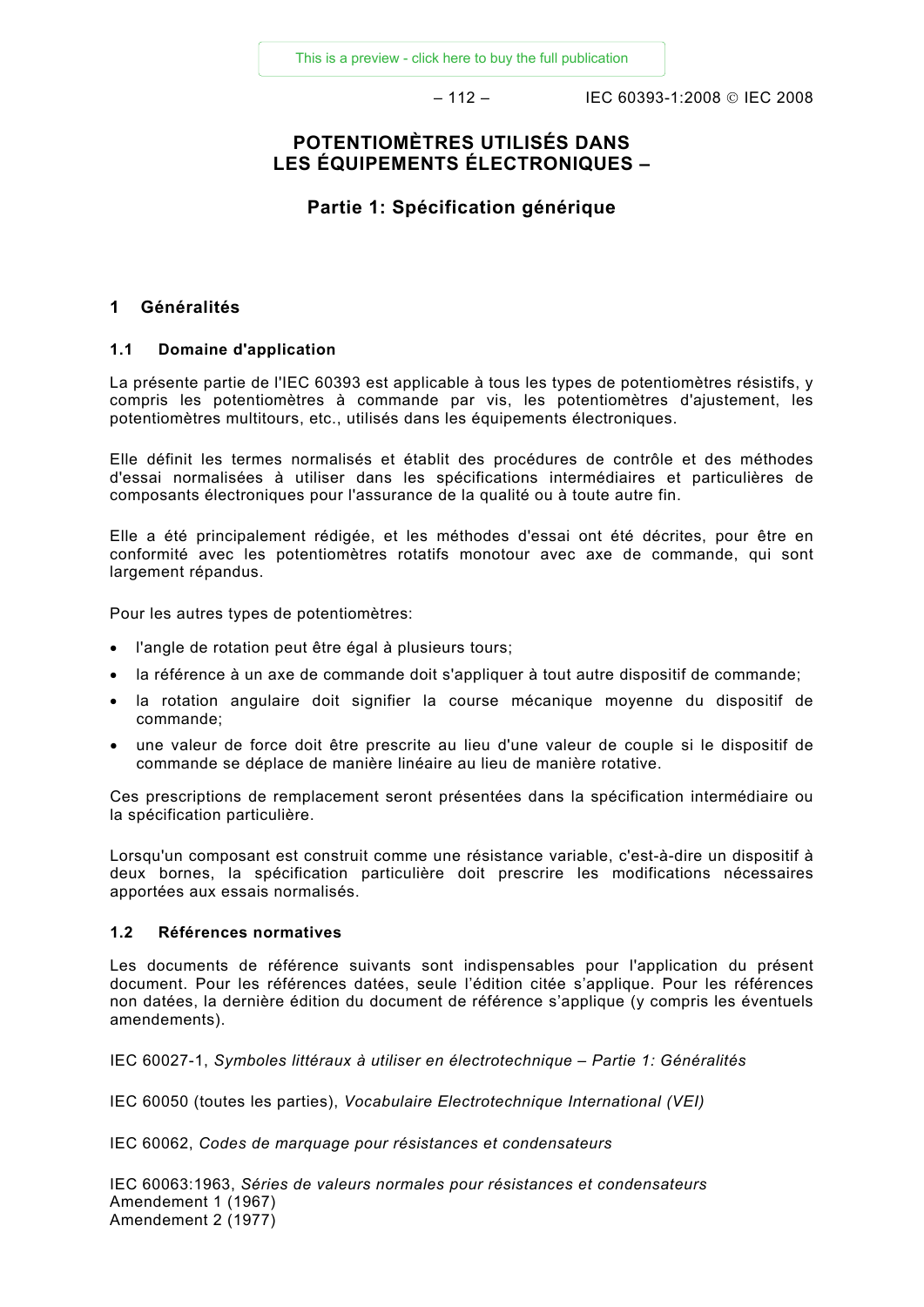IEC 60393-1:2008 IEC 2008 – 113 –

IEC 60068-1:1988, *Essais d'environnement – Partie 1: Généralités et lignes directrices* Amendement 1 (1992)

IEC 60068-2-1:1990, *Essais d'environnement – Deuxième partie: Essais – Essais A: Froid* Amendement 1 (1993) Amendement 2 (1994)

IEC 60068-2-2:1974, *Essais d'environnement – Deuxième partie: Essais – Essais B: Chaleur sèche* Amendement 1 (1993) Amendement 2 (1994)

IEC 60068-2-6, *Essais d'environnement – Part 2: Essais – Essai Fc: Vibrations (sinusoïdales)*

IEC 60068-2-13, *Essais d'environnement – Part 2: Essais – Essai M: Basse pression atmosphérique*

IEC 60068-2-14:1994, *Essais d'environnement – Deuxième partie: Essais – Essai N: Variations de température* Amendement 1 (1986)

IEC 60068-2-17, *Essais d'environnement – Part 2: Essais – Essai Q: Etanchéité*

IEC 60068-2-20:1979, *Essais d'environnement – Deuxième partie: Essais – Essai T: Brasage* Amendement 2 (1987)

IEC 60068-2-21, *Essais d'environnement – Partie 2-21: Essais – Essai U: Robustesse des sorties et des dispositifs de fixation* 

IEC 60068-2-27, *Essais d'environnement – Part 2: Essais – Essai Ea et guide: Chocs*

IEC 60068-2-29, *Essais d'environnement – Part 2: Essais – Essai Eb et guide: Secousses*

IEC 60068-2-30, *Essais d'environnement – Partie 2-30: Essais – Essai Db: Essai cyclique de chaleur humide (cycle de 12 h + 12 h)*

IEC 60068-2-45:1980, *Essais d'environnement – Deuxième partie: Essais – Essai XA et guide: Immersion dans les solvants de nettoyage* Amendement 1 (1993)

IEC 60068-2-58, *Essais d'environnement – Partie 2-58: Essais – Essai Td: Méthodes d'essai de la soudabilité, résistance de la métallisation à la dissolution et résistance à la chaleur de brasage des composants pour montage en surface (CMS)*

IEC 60068-2-78, *Essais d'environnement – Partie 2-78: Essai Cab: Chaleur humide, essai continu*

IEC 60410, *Plans et règles d'échantillonnage pour les contrôles par attributs*

IEC 60617, *Symboles graphiques pour schémas*

IEC 60915, *Condensateurs et résistances utilisés dans les équipements électroniques – Dimensions préférentielles concernant les terminaisons des axes, les canons et le montage par le canon sur trou unique des composants électroniques munis d'un axe de commande*